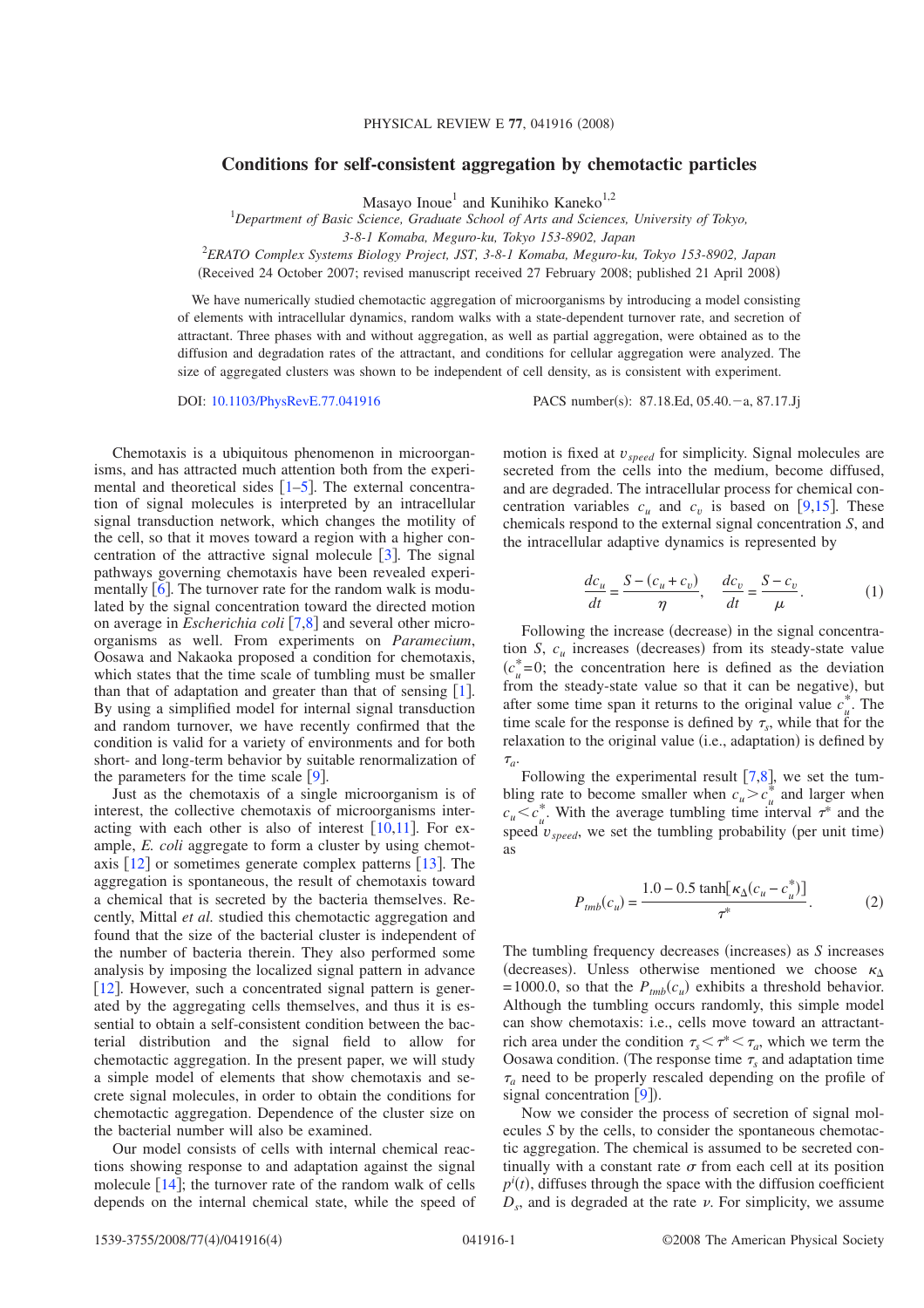that  $\sigma$ ,  $D<sub>s</sub>$ , and  $\nu$  are constant. According to the above assumptions, the time evolution of the signal concentration  $S(x,t)$  is given by

$$
\frac{\partial S(x,t)}{\partial t} = \sigma \sum_{i}^{N_{cell}} \delta(x - p^i(t)) + D_s \frac{\partial^2 S(x,t)}{\partial x^2} - \nu S(x,t). \quad (3)
$$

When cells are distributed homogeneously in space, the signal concentration approaches a homogeneous steady state  $S^* = \sigma \rho / \nu$  with  $\rho$  density of cells  $N_{cell}/L$ ,  $N_{cell}$  as the number of cells and *L* as the system size. By scaling properly, we can fix the value of  $\sigma$  by transforming the parameters  $v \leftarrow v/\sigma$ and  $D_s \leftarrow D_s / \sigma$ .

In our model, the concentration pattern of the signal chemical changes over time, influenced by the configuration of cells. On the other hand, cells move according to the signal pattern. Cells regulate the signal pattern, which controls the cells' motion. Chemotactic aggregation is possible, when a stationary self-consistent solution between cells' motion and the time evolution of the signal pattern is realized.

At a suitable spatiotemporal scale, it would be possible to make coarse-grained continuum model on cell density and signal concentration, if their spacial variation is sufficiently smooth and each cell's adaptation dynamics can be averaged out. Indeed, a partial differential equation for cell density and signal concentration is derived  $[15,16]$ , which agrees with the so-called Keller-Segel model  $[17]$  in a form often taken as a prototype, originally introduced for the study of chemotactic aggregation of amoeba  $[18]$ . By denoting the cell density in space as  $N(x, t)$ , the derived equation is written as

$$
\frac{\partial N}{\partial t} = -\chi \nabla \cdot (N \nabla S) + D_n \nabla^2 N,
$$
  

$$
\frac{\partial S}{\partial t} = \sigma N - \nu S + D_s \nabla^2 S,
$$
 (4)

where  $\gamma$  represents the mobility of the cell against the signal gradient, and  $D_n$  is the diffusion of cells due to their random walk. In this continuum limit, cells are assumed to show directed motion even at any slight gradient in the signal chemical. From a straightforward linear stability analysis, it is shown that the Keller-Segel model has a steady uniform solution under the condition of  $\nu > \nu_c = \frac{\sigma \chi \rho}{D_n}$ . In the onedimensional case, Childress and Percus obtained a nonuniform steady solution with concentrated cell density for  $\nu$  $\langle \nu_{c}, \nu_{c} \rangle$  which represents the aggregated state  $[19]$ .

Instead of studying Eq.  $(4)$ , we consider the cell model in one-dimensional space, without taking a continuum limit, and study the conditions for chemotactic aggregation, in particular dependence on  $D_s$  and  $\nu$ . The parameters for intracellular dynamics, i.e.,  $\eta, \mu, \tau^*$ , are fixed so that they satisfy the Oosawa condition after renormalization of the parameters given by  $[20]$ . Although we present simulations of the onedimensional case only, the preliminary results seem to suggest that the basic results, such as the conditions for aggregation and the cluster size, are applicable for the twodimensional case  $[21]$ , as adopted experimentally.



FIG. 1. (Color online) Three characteristic behaviors of cells. The time evolution of the density distribution of cells is plotted. The distribution is computed by averaging over 1000 time units. Parameters are commonly set as  $\eta = 5.0$ ,  $\mu = 50.0$ ,  $\tau^* = 70.0$ ,  $\sigma = 0.0005$ ,  $N_{cell}$ =100, and *L*=3000, while  $D_s$  and  $\nu$  are chosen to be *(A)*  $D_s$ =300,  $\nu$ =0.002, (*P*)  $D_s$ =0.1,  $\nu$ =0.002, and (*H*)  $D_s$ =300,  $\nu$ =0.1.

By fixing the parameter values of the intracellular process, we studied the temporal evolution of distribution by changing the parameter values  $D<sub>s</sub>$  and  $\nu$ , and found three distinct types of behavior, i.e., aggregation (*A*), homogeneous distribution  $(H)$ , and partial aggregation  $(P)$ , as shown in Fig. 1.

At the aggregation phase, cells aggregate into a single cluster, which is localized in space and stable in time. This single cluster is formed irrespective of the initial distribution of cells. At the partial-aggregation phase, cells aggregate to form a cluster for some time span, but then this cluster collapses so that cells are broadly scattered until they aggregate again. Intermittent aggregation and collapse is repeated. At the homogeneous phase, cells are distributed uniformly over the space. Tiny fluctuations in cell density are evident from time to time, but on the average the density is uniform in space.

To characterize these behaviors, we computed the following two quantities:  $d_A$ , which characterizes the average spatial inhomogeneity of cells at a particular time, and  $d<sub>V</sub>$ , which characterizes the temporal variation of cell aggregation. These are measured from the average cell-cell distance at each time

$$
d(t) = \sqrt{\frac{1}{N_{cell}(N_{cell} - 1)} \sum_{i,j}^{N_{cell}} [p^{i}(t) - p^{j}(t)]^{2}}.
$$
 (5)

Then,  $d_A$  is defined by the temporal average of  $d(t)$  and  $d_V$  by its temporal variance. The three phases are characterized by  $(A)$   $d_A \ll d_A^{uni}$ ,  $d_V \sim 0$ ;  $(P)$   $d_A \sim d_A^{uni}$ ,  $d_V > 0$ ; and  $(H)$   $d_A$  $\sim d_A^{uni}$ ,  $d_V \sim 0$ , where  $d_A^{uni}$  is the value when cells are uniformly distributed  $[22]$ . The parameter dependence of these quantities is plotted in Fig. 2, from which the phase diagram is obtained. The diagram consists of four regions: i.e., aggregation  $(A)$ , partial aggregation  $(P)$ , and two regions of homogeneous phases  $(H1, H2)$ . Now, we discuss the transitions among these phases.

In the Keller-Segel model, the boundary is given by  $\nu$  $=v_c$ , beyond which the uniform solution of cell density and signal concentration is stable. This boundary line agrees with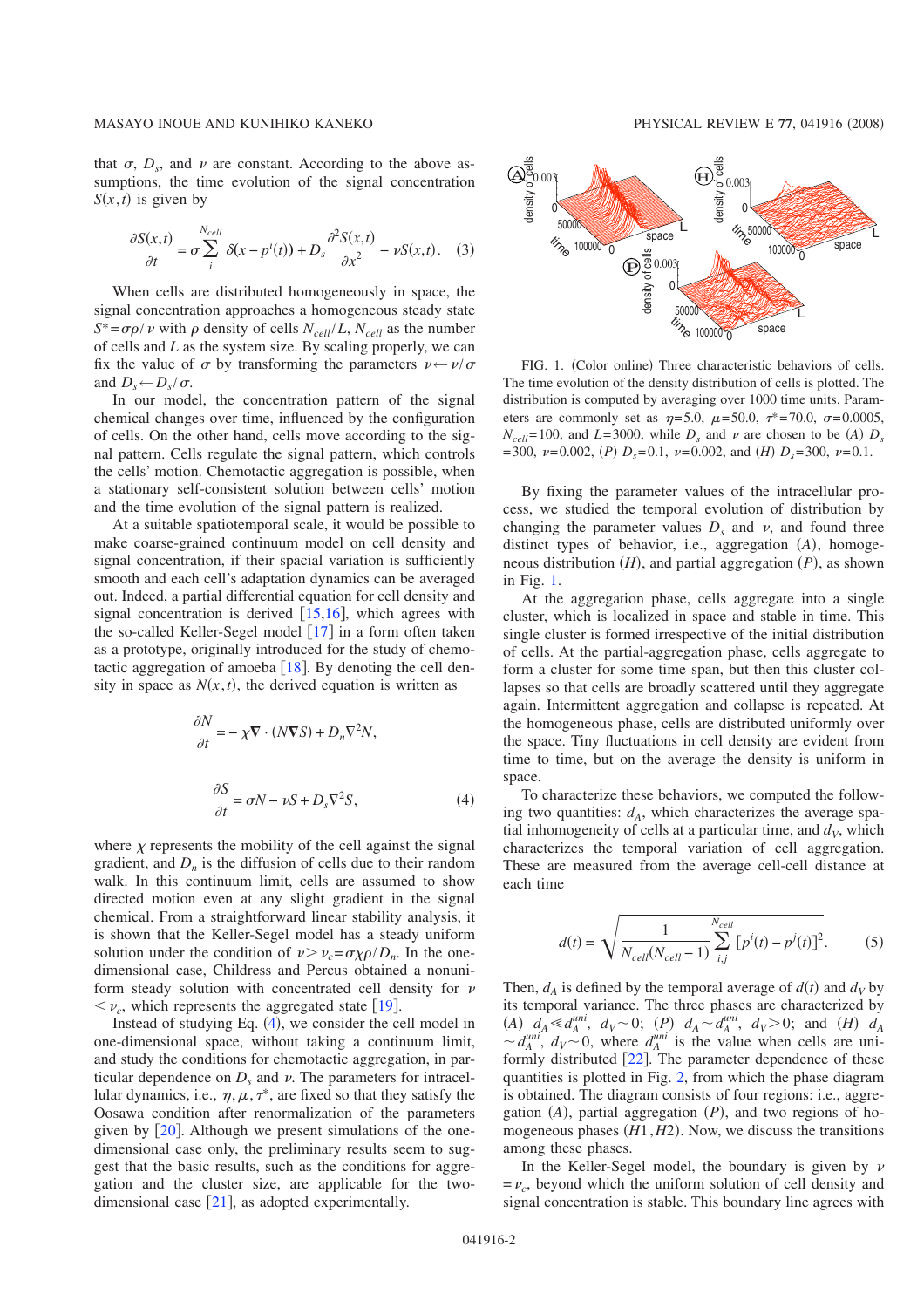

FIG. 2. (Color online) Phase diagram with regards to the diffusion constant of signal chemical  $D<sub>s</sub>$  (abscissa axis) and its degradation rate  $\nu$  (ordinate axis). Density plots of  $d_A$  (upper) and  $d_V$ (lower) are shown. Four phases,  $H1$ ,  $P$ ,  $A$ , and  $H2$ , were obtained from these values. Parameters other than  $D<sub>s</sub>$  and  $\nu$  are identical as adopted in Fig. 1. The values  $d_A$  and  $d_V$  are computed from the average of 700 000 to 1 000 000 time steps, by starting from a homogeneous distribution.

that separating the *H*1 phase and the other three phases in our model. In fact, in *H*1, the signal degradation rate is too large to keep a sufficient signal amount for cells to detect. Since the aggregation cluster is always stable under  $v < v_c$  in the Keller-Segel model, the *P* and *H*2 phases are a result of cell dynamics uncovered by the continuum limit.

The boundary between *A* and *P* is given by the straight line of  $\nu \propto D_s$ . Considering Eq. (3), the spatial scale for a signal molecule to diffuse within its lifetime  $(\lambda_s)$  is given by  $\sqrt{D_s/\nu}$ . Each cell has to respond to the signal change within this spatial scale. Now, we define the spatial scale for the cell's motility  $\lambda_n$  as the average length a cell moves before it tumbles after it passes the central top of the signal field. This is estimated as follows. The cell's response against the change in signal concentration requires the time delay of  $\tau_{s}$ . Up to this time scale, the tumbling frequency does not change and cells seldom tumble. Since the tumbling probability is given by  $1/\tau^*$  per unit time, cells show diffusion going straight for the time span of  $\tau^*$ , on the average. Hence, before the response to the signal the cells travel with the scale  $\lambda_n \sim v_{speed}(\tau_s + \sqrt{2}\tau^*)$  on average [23].

For a cell to respond to the change, the spatial scale of the signal change should be larger than the average length of the cell motion before response. Thus, the condition  $\lambda_s > \lambda_n$  is imposed. This gives the boundary between the *A* and *P* phases in Fig. 2, while we have explicitly confirmed the relationship between  $\lambda_s$  and  $\tau^*$ , as shown in Fig. 3.

When the aggregation condition in the continuum model  $(\nu < \nu_c)$  is satisfied, but  $\lambda_s < \lambda_n$ , the signal field once formed cannot trap cells within, and they wander out so that the original cluster is destabilized. This leads to intermittent formation and collapse of clusters. This is nothing but the behavior in the partial aggregation phase. Note that in the continuous Keller-Segel model, there is always a drift in the cell



FIG. 3. (Color online) Phase diagram of aggregation and partial aggregation phases, with regards to the cellular tumbling time scale  $\tau^*$  (abscissa axis) and the parameter  $\lambda_s = \sqrt{D_s/v}$  (ordinate axis). The symbol  $\times$  represents the aggregation phase and + the partial aggregation phase. Fixing  $\rho=1/30$  we set  $L=3000$  (for  $\tau^* \le 100$ ), *L*  $=6000$  (for  $100 < \tau^* \le 400$ ),  $L=9000$  (for  $400 < \tau^*$ ), while other parameter values are identical with those adopted in Fig. 2. The dashed line represents  $\lambda_n$  (see the text).

motion towards a region with higher signal concentration, and the *P* phase does not exist. By considering each cell as a discrete element with response by internal dynamics, the instability of the aggregated cluster under  $\lambda_s < \lambda_n$  is introduced.

The aggregated cluster becomes unstable at large  $D_s$ , and chemotactic aggregation is not possible at the *H*2 phase, in contrast to the Keller-Segel model. As the diffusion constant is larger, the gradient of the signal concentration pattern is smaller. If a cell can respond to any small signal gradient, as assumed in the continuum model, cells can aggregate even for any large  $D<sub>s</sub>$ . On the other hand, in the present model of intracellular dynamics, there exists a minimum value of the gradient in signal concentration required for a cell to respond. Indeed, this value depends on the sharpness of the change of tumbling frequency against  $c_u$ , i.e., the value  $\kappa_{\Delta}$  in Eq. (2). As long as  $\kappa_{\Delta}$  is finite, there exists minimum slope, which gives a maximum value of  $D<sub>s</sub>$  to make aggregation possible. Thus, the  $H2$  phase exists as long as  $\kappa_A$  is finite.

Finally, we study the dependence of the cluster size upon the number of cells at the aggregation phase. As plotted in Fig. 4, the cluster size (computed by  $d_A$ ) is independent of the number of cells, as long as it is large enough to form a stable cluster (in the figure, the number is about 50).

Even when the cell number is large, the cellular density in the cluster is sufficiently low  $(0.01 \ \mu m^2)$  and a single bacterium is about  $2 \sim 3 \mu m$  in length [12]), compared with the colony pattern, and so cells do not collide with each other and move independently. Owing to this independency, the cluster size is determined by the length beyond which the cell returns to the original cluster, given by  $\lambda_n$ , which is independent of the number of cells. In fact, Mittal *et al.* reported that the size of formed bacterial cluster is independent of the number of bacteria contained in it  $[12]$ . Our numerical result agrees with their experiment.

In the present paper, we have obtained conditions for chemotactic aggregation. One is the condition for degradation of attractant in the medium, given by  $\nu \leq \nu_c$ , which is